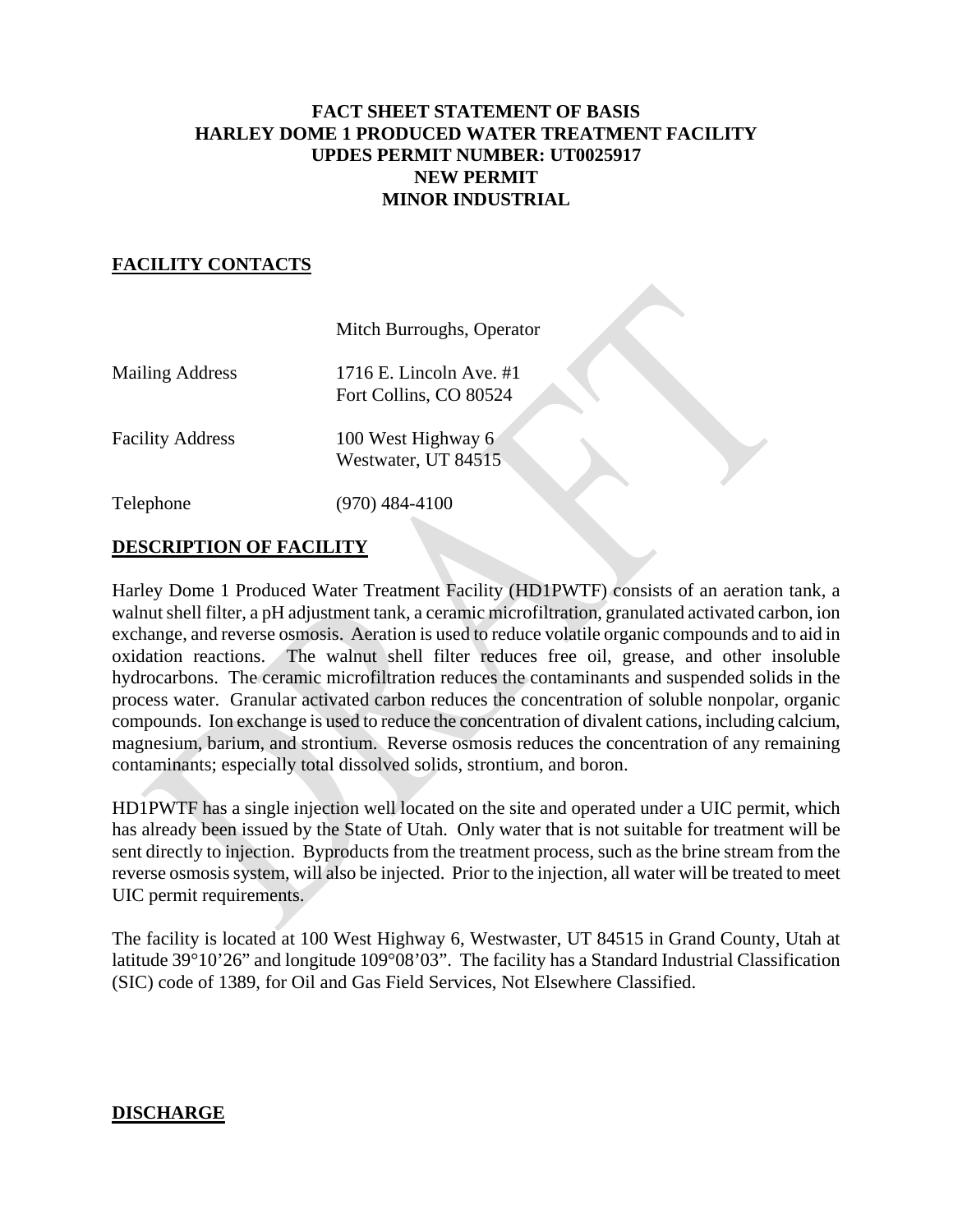HD1PWTF is a new facility that has yet to discharge. A scaled down pilot test project was set up to determine the concentration of any pollutants of concern, that might occur from this facility. Once the treatment facility is constructed HD1PWTF will have 2 months to optimize the treatment plant. After the optimization period is complete HD1PWTF will be required to sample the effluent and submit the analysis of the pollutants listed in 40 CFR Part 423 Appendix A (Priority Pollutants). This sampling shall be taken within 2 weeks of the completion of the optimization period. HD1PWTF will again be required to sample the Priority Pollutants 2 months after the previous sample. A testing method shall be used so that the minimum reporting level (MRL) is below the water quality standard. Based on either or both of these results, the permit limits may be revised.

## **DESCRIPTION OF DISCHARGE**

HD1PWTF is a new discharger and has no history of discharging data.

| Outfall | <b>Description of Discharge Point</b>                                                                                                           |
|---------|-------------------------------------------------------------------------------------------------------------------------------------------------|
| 001     | Located at latitude $39^{\circ}10'35.96"$ and longitude $109^{\circ}08'19.33"$ . The discharge is to                                            |
|         | Coal Draw then to the Colorado River.                                                                                                           |
| 002     | Located at latitude $39^{\circ}10'40.5"$ and longitude $109^{\circ}07'46.49"$ . The discharge is to<br>Bitter Creek then to the Colorado River. |
| 003     | Located at latitude $39^{\circ}10'01.68"$ and longitude $109^{\circ}07'58.70"$ . The discharge is to<br>Coal Draw then to the Colorado River.   |

All three discharge points will have the same permit requirements.

# **RECEIVING WATERS AND STREAM CLASSIFICATION**

The final discharge is to Coal Draw, which is classified as 1C, 2A, 3B, and 4 and to Bitter Creek, which is classified as 2B, 3C, and 4 according to *Utah Administrative Code (UAC) R317-2-13.*

- Class 1C -- Protected for domestic purposes with prior treatment by treatment processes as required by the Utah Division of Drinking Water.
- Class 2A -- Protected for frequent primary contact recreation where there is a high likelihood of ingestion of water or a high degree of bodily contact with the water. Examples include, but are not limited to, swimming, rafting, kayaking, diving, and water skiing.
- Class 3B -- Protected for warm water species of game fish and other warm water aquatic life, including the necessary aquatic organisms in their food chain.

Class 4 -- Protected for agricultural uses including irrigation of crops and stock watering.

## **BASIS FOR EFFLUENT LIMITATIONS**

HD1PWTF is utilizing the best available technology (BAT) in the treatment of the process wastewater. Because of this, there are some parameters that are not in the permit, since the BAT will remove almost all concentrations of some contaminants. HD1PWTF must operate all treatment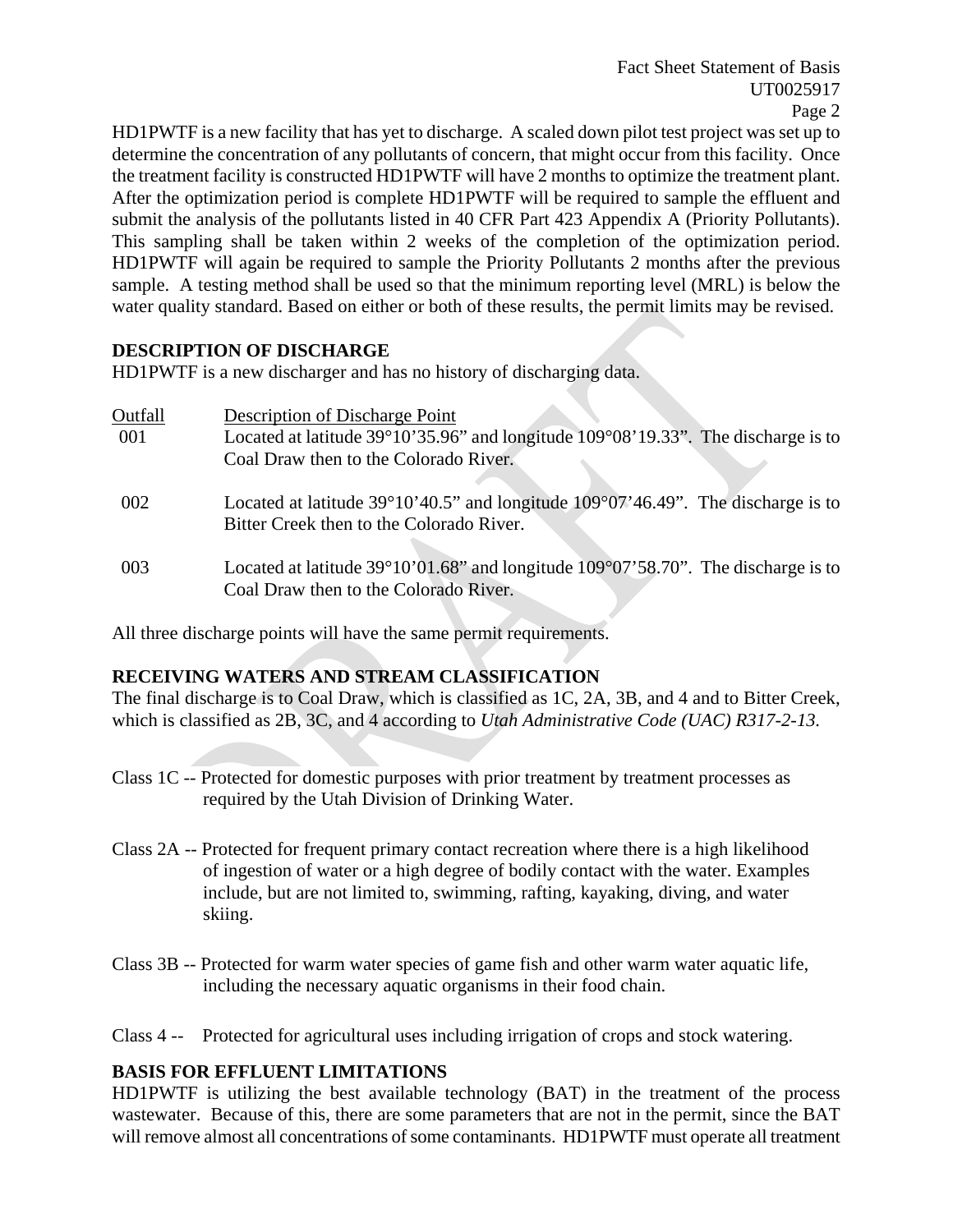processes at all times. If HD1PWTF is not operating all treatment processes, the permit may be modified to include additional parameters. Effluent limits for pH and total suspended solids (TSS) are based on current Utah Secondary Treatment standards. The total dissolved solids (TDS) concentration limit is based on the Utah Water Quality Standard. The total ammonia limit is based on the wasteload analysis. The oil & grease limit is based on best professional judgment. Discharges from the HD1PWTF could potentially reach the Colorado River, which places it under the requirements of the Colorado River basin salinity control forum (CRBSCF). In accordance with the CRBSCF the effluent will be limited to a maximum discharge of 1.0 ton per day or 366 tons per year if the TDS discharge concentration is greater than 500 mg/L. If the TDS concentration is less than 500 mg/L, then no tonnage limit will be required. The permit limitations are:

| Effluent Limitations, Outfalls 001, 002, 003 |           |           |  |  |  |
|----------------------------------------------|-----------|-----------|--|--|--|
| Monthly                                      | Daily     | Daily     |  |  |  |
| Average                                      | Minimum   | Maximum   |  |  |  |
| 0.65                                         | <b>NA</b> | <b>NA</b> |  |  |  |
| 25                                           | <b>NA</b> | 35        |  |  |  |
| <b>NA</b>                                    | 5.5       | <b>NA</b> |  |  |  |
| <b>NA</b>                                    | <b>NA</b> | 1.3       |  |  |  |
| <b>NA</b>                                    | <b>NA</b> | 1200      |  |  |  |
| <b>NA</b>                                    | <b>NA</b> | 1.0       |  |  |  |
| .0046                                        | <b>NA</b> | .0184     |  |  |  |
| <b>NA</b>                                    | <b>NA</b> | 10        |  |  |  |
| <b>NA</b>                                    | 6.5       | 9.0       |  |  |  |
|                                              |           |           |  |  |  |

NA – Not Applicable

## **SELF-MONITORING AND REPORTING REQUIREMENTS**

The following self-monitoring and reporting requirements are listed in the table below. The permit will require reports to be submitted monthly on Discharge Monitoring Report (DMR) forms due 28 days after the end of the monitoring period.

a/ If the TDS concentration is less than 500 mg/L, then no tonnage limit will be required. If the TDS concentration is greater than 500 mg/L then TDS will be limited to a maximum discharge of 1.0 ton per day or 366 tons per year, with daily maximum tonnages reported monthly. It is the permittee's responsibility to monitor and report the actual discharge of TDS for each monitoring period.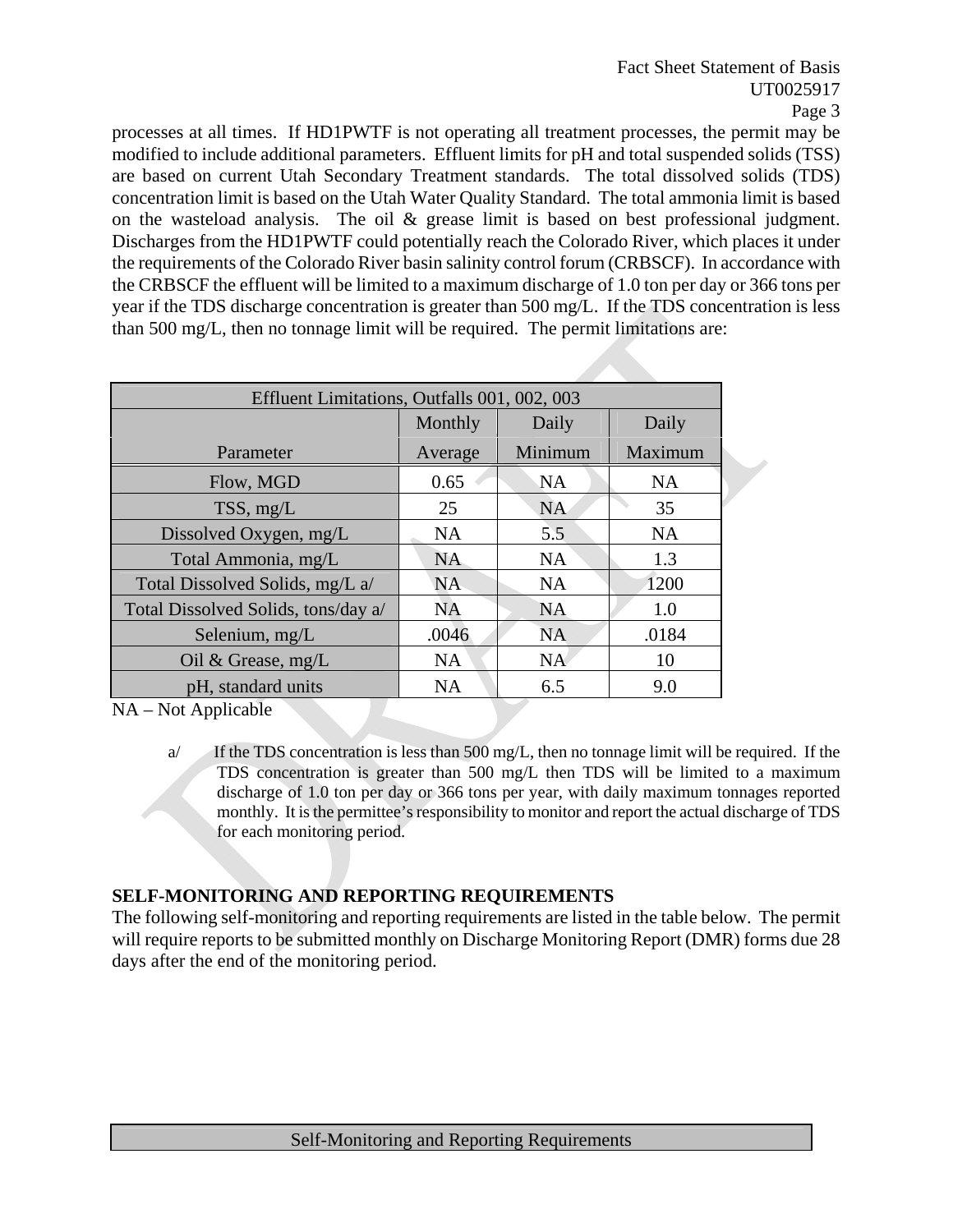| Parameter                   | Frequency  | Sample<br>Type | Units      | <b>Reporting Frequency</b> |
|-----------------------------|------------|----------------|------------|----------------------------|
| <b>Total Flow</b>           | Continuous | Recorder       | <b>MGD</b> | Monthly                    |
| <b>TSS</b>                  | Weekly     | Composite      | mg/L       | Monthly                    |
| Dissolved Oxygen            | Weekly     | Grab           | mg/L       | Monthly                    |
| <b>Total Ammonia</b>        | Weekly     | Grab           | mg/L       | Monthly                    |
| <b>TDS</b>                  | Weekly     | Grab           | mg/L       | Monthly                    |
| <b>TDS</b>                  | Weekly     | Grab           | Tons/Day   | Monthly                    |
| Selenium                    | Weekly     | Grab           | mg/L       | Monthly                    |
| WET, Acute<br>Biomonitoring | 2 x Year   | Composite      | Pass/Fail  | Semiannually               |
| Metals b/                   | 2 x Year   | Composite      | mg/L       | Semiannually               |
| Oil & Grease                | Weekly     | Grab           | mg/L       | Monthly                    |
| pH                          | Weekly     | Grab           | <b>SU</b>  | Monthly                    |

The permitee is required to sample the effluent and submit the analysis of the pollutants listed in 40 CFR Part 423 Appendix A (Priority Pollutants) within the first two weeks of discharging after the optimization period of 2 months, for outfalls 001, 002, or 003. A second sampling of the effluent will be required 3 months after the  $1<sup>st</sup>$  sample. A testing method shall be used so that the minimum reporting level (MRL) is below the water quality standard for each pollutant. Based on the results of any of these samples, the permit limits may be revised.

b/ The metals to be tested are listed in 40 CFR 122 Appendix D Table III (Other Toxic Pollutants (Metals and Cyanide).

# **STORM WATER REQUIREMENTS**

The operator of an existing or new discharge composed entirely of storm water from an oil or gas exploration, production, processing, or treatment operation, or transmission facility is not required to submit a permit application, unless the facility:

- (a) Has had a discharge of storm water resulting in the discharge of a reportable quantity for which notification is or was required pursuant to 40 CFR 117.21 or 40 CFR 302.6 at any time since November 16, 1987; or
- (b) Has had a discharge of storm water resulting in the discharge of a reportable quantity for which notification is or was required pursuant to 40 CFR 110.6 at any time since November 16, 1987; or
- (c) Contributes to a violation of a water quality standard.

# **PRETREATMENT REQUIREMENTS**

This facility does not discharge process wastewater to a sanitary sewer system. Any process wastewater that the facility may discharge to the sanitary sewer, either as a direct discharge or as a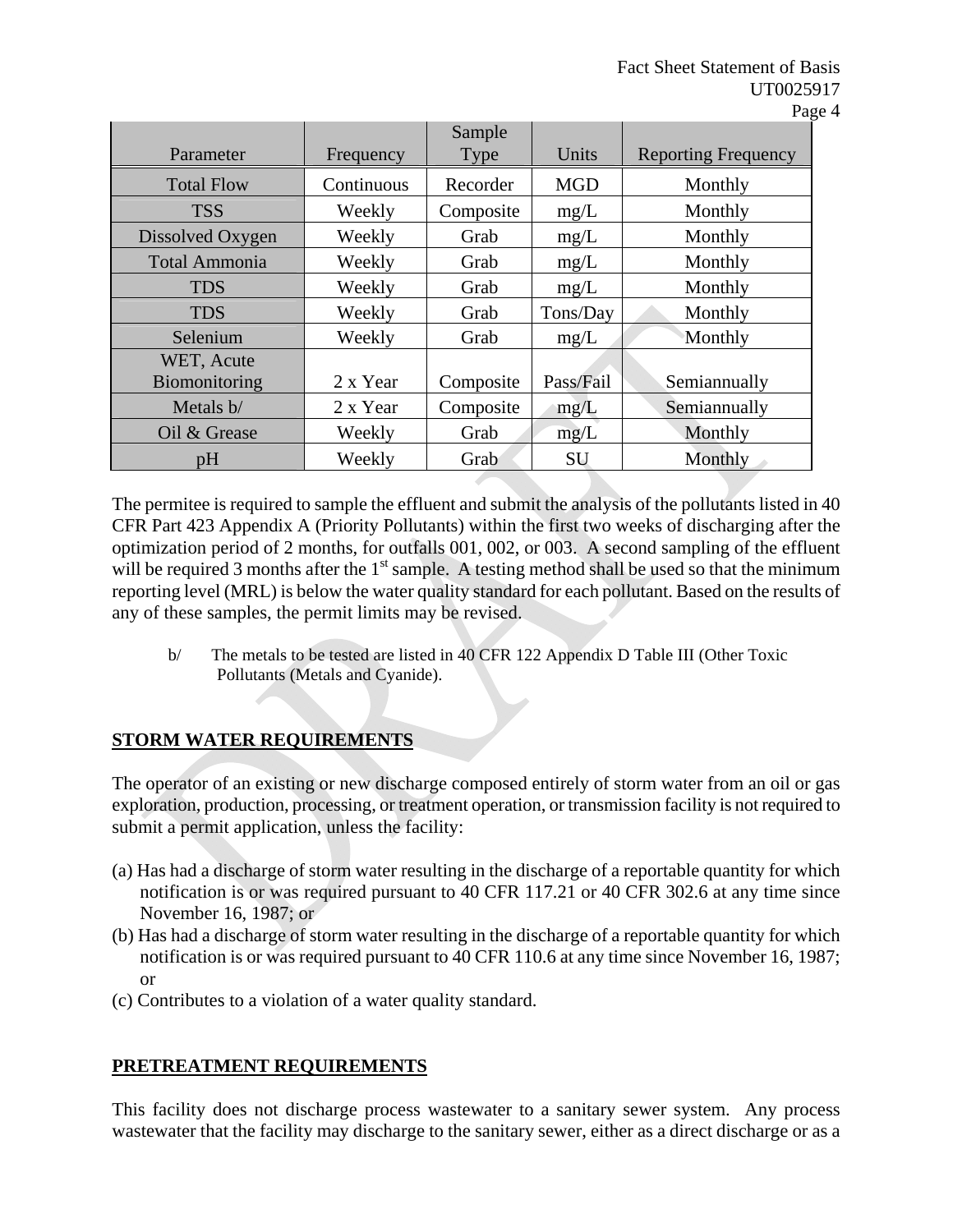hauled waste, is subject to federal, state, and local pretreatment regulations. Pursuant to section 307 of the Clean Water Act, the permittee shall comply with all applicable federal general pretreatment regulations promulgated, found in 40 CFR 403, the state's pretreatment requirements found in UAC R317-8-8, and any specific local discharge limitations developed by the Publicly Owned Treatment Works (POTW) accepting the waste.

# **BIOMONITORING REQUIREMENTS**

A nationwide effort to control toxic discharges where effluent toxicity is an existing or potential concern is regulated in accordance with the *State of Utah Permitting and Enforcement Guidance Document for Whole Effluent Toxicity Control (biomonitoring)*. Authority to require effluent biomonitoring is provided in *Permit Conditions, UAC R317-8-4.2, Permit Provisions, UAC R317-8- 5.3* and *Water Quality Standards, UAC R317-2-5* and *R317 -2-7.2*.

Since the permittee will be a new discharging facility the permit will require whole effluent toxicity (WET) biomonitoring testing. Acute toxicity testing will be required using one species 2 times per year, alternating between Ceriodaphnia dubia and Pimephales promelas (fathead minnow).

The permit will contain the standard requirements for accelerated testing upon failure of a WET test and a PTI (Preliminary Toxicity Investigation) and TRE (Toxicity Reduction Evaluation) as necessary.

## **ANTIDEGRADATION REVIEWS**

Antidegradation Reviews (ADR) are intended to ensure that waters that have better quality than required by the standards are not degraded unless the degradation is necessary for important social or economic reasons.

The objective of the Level 1 ADR is to ensure the protection of existing uses, defined as the beneficial uses attained in the receiving water on or after November 28, 1975. No evidence is known that the existing uses deviate from the designated beneficial uses for the receiving water. Therefore, the beneficial uses will be protected if the discharge concentration remains below the water quality based effluent limits presented in this wasteload.

A Level II ADR is required for this discharge, as pollutant concentration and load to the receiving water bodies are being increased for the new outfall. An ADR Level I review was performed and the conclusion was that an ADR Level II review was required, because this is a new facility. HD1PWTF has completed an Antidegradation Level II Review. A copy of the ADR document is appended to this document.

The DWQ concurs with the findings of the Level I (compliance with water quality standards) and Level II Reviews.